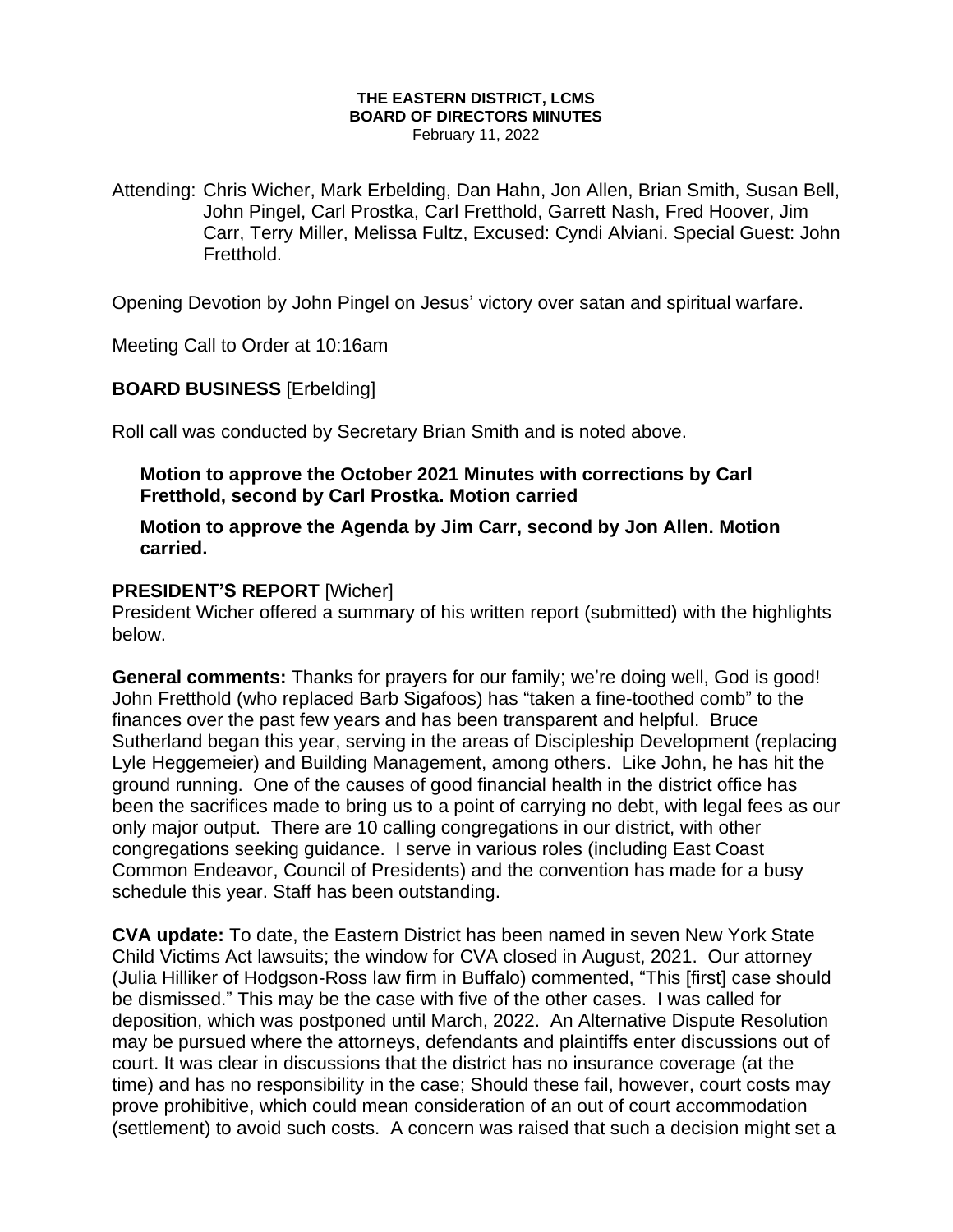precedent for future cases as an apparent admission of guilt. The Board expressed its confidence in the District President's decisions with legal counsel.

**Constitution Changes** were submitted by Our Savior (Buffalo, NY), St. Luke (Cabot, PA), St. Paul (Batavia, NY), St. John (Millvale, PA), St. Paul (Tunkhannock, NY), and St. Matthew (North Tonawanda, NY). Our Savior's was returned for minor changes to be approved by the congregation and returned to us for approval (predated) and ratification by the Board. St. Matthew's requires no board action at this time.

**A motion to approve the constitutions of Our Savior (Buffalo, NY), St. Luke (Cabot, PA), St. Paul (Batavia, NY), St. John (Millvale, PA), and St. Paul (Tunkhannock, NY) was made by Carl Prostka, second by Dan Hahn. Motion carried.**

#### **Miscellaneous:**

**Pastors' Wives Retreat**: May 13-15 in Corning, NY. We hope to encourage congregations to cover the cost of \$200 for their pastor's wife to attend.

**Pastors' Conference:** Sept 26-28 at Antiochian Retreat Center in Bolivar, PA. Efforts led by Pastor Berry Keurulainen.

**LCEF Partner Plus: 2 investments** as per Board direction at the October 2021 meeting. Some has been invested, with remaining funds to be used for attorney fees.

**LCEF Enhanced Earnings Distribution application:** This annual distribution from LCEF was defined in a grant written and approved for \$44,000 to be used for various ministries, training and assistance. District will be accountable to and follow-up with LCEF.

### **BOARD BUSINESS** [Erbelding]

**John Fretthold (Financial Services):** John explained the case of fraudulent activity in our Regents Bank Account and the corrective steps that were taken. Some 17 unauthorized ACH transactions (totaling \$15,140) were identified and traced as late as July 2021. The representative at Regents who monitored our account died of COVID, so the account went unchecked. We were able (eventually) to recoup the entire \$15,140. This account was closed, with a new account opened at M&T Bank in Buffalo. We'll formalize and document the controls to be implemented.

**2022 Budget:** Contributions were down slightly from budget, but we ended well this past year. The final budget was presented to the Board in October, with a minor change of \$1,000.

### **Motion to approve the 2022 Budget (as presented) by Jim Carr, second by Terry Miller. Motion carried.**

**Convention updates:** President Wicher reported that we may wish to increase the current per-communicant assessment of \$2.50 at a future meeting, perhaps an increase of \$ District changes (decreasing membership, increasing expense. \$.15-\$.25 per person). This assessment functions like a bill to cover the costs of required conferences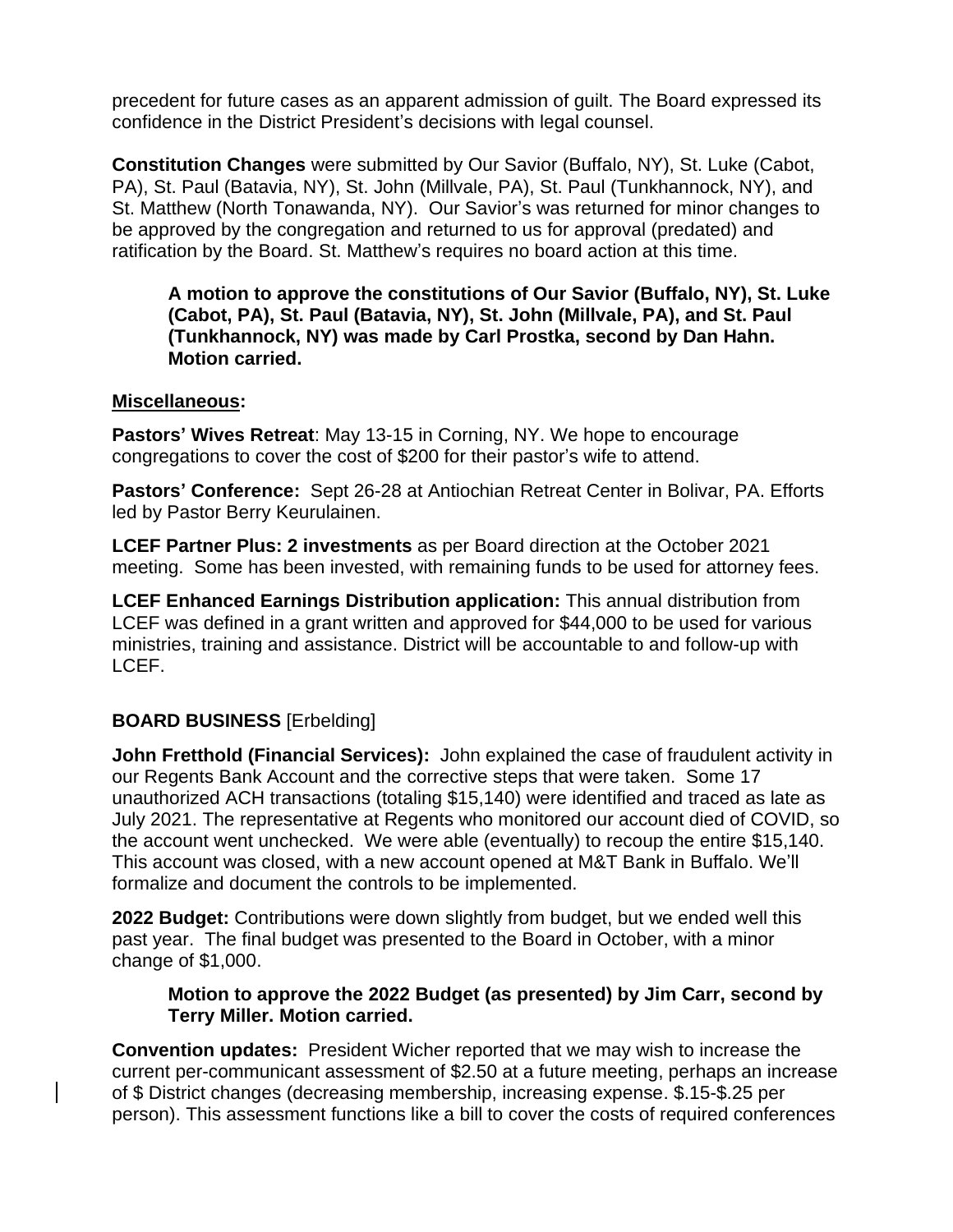(pastors and teachers) and conventions, both District and Synod; revenue has been approximately \$60,000/year

Planning Team has been hard at work as well as the Nominating Committee (as of January with nominations closing on the  $27<sup>th</sup>$ . A second notification was made to some congregations. At present, there are several nomination gaps on the Board of Directors as well as the 2025 Nominating Committee. If none are forthcoming, the filling of those gaps falls to the Board of Directors in October. Our district convention will be held at First Trinity in Tonawanda, which reduces overall costs, while (hotel) lodging is higher. One major change is lodging for delegates at the Marriott Hotel in Amherst, where the banquet will also be held. Board members are encouraged to attend at no expense as per district bylaws.

Two memorials for Board Action today (submitted). The Regulations of the Eastern District include references to Pioneer Camp and Retreat Center, which need to be removed. President Wicher submitted a Resolution to change the Regulations appropriately. A friendly amendment was made to incorporate a notation of the date and approval by the Board.

### **Motion to adopt the Resolution to change the Regulations of the Eastern District of The Lutheran Church-Missouri Synod by Dan Hahn, second by Carl Prostka. Motion carried.**

At the recent Zoom meeting for convention delegates, the District President presented information on the Circuit realignment, allowing the circuit visitor to enlist help within the circuit and empowering congregational representation to the Synod. An electoral circuit is a visitation circuit that meets the requirement set by Synod: a minimum of 7 congregations and 1,500 congregational members. A Resolution was presented by President Wicher on the realignment of circuits in the Eastern District.

### **Motion to adopt the Resolution to realign the circuits of the Eastern District of The Lutheran Church-Missouri Synod by Susan Bell, second by Jon Allen. Motion carried.**

#### *Break for Lunch*

**Housing Allowance:** Presented by President Wicher with explanation.

### **A motion to approve the District President's 2022 Housing Allowance by Carl Prostka, second by Terry Miller. Motion carried.**

**District Policy Changes and Recommendations** (Policy Committee). Jon Allen explained the rationale and process for updating policies. The final documents will be presented to the Board for approval at the May 2022 meeting in advance of a vote at the district convention.

**Triennial Visitation Report (completed Fall of 2021):** Visitations were held virtually with (groups of congregations-about 1/3 participating) in order to listen and learn, to discuss strengths and weaknesses. COVID was significant as it kept congregations from their communities, but God's Word was not bound. Increases were noted in attendance, giving, schools. Challenges were perceived in the exit of youth and young families from the church; however, we also have exemplary congregations in these